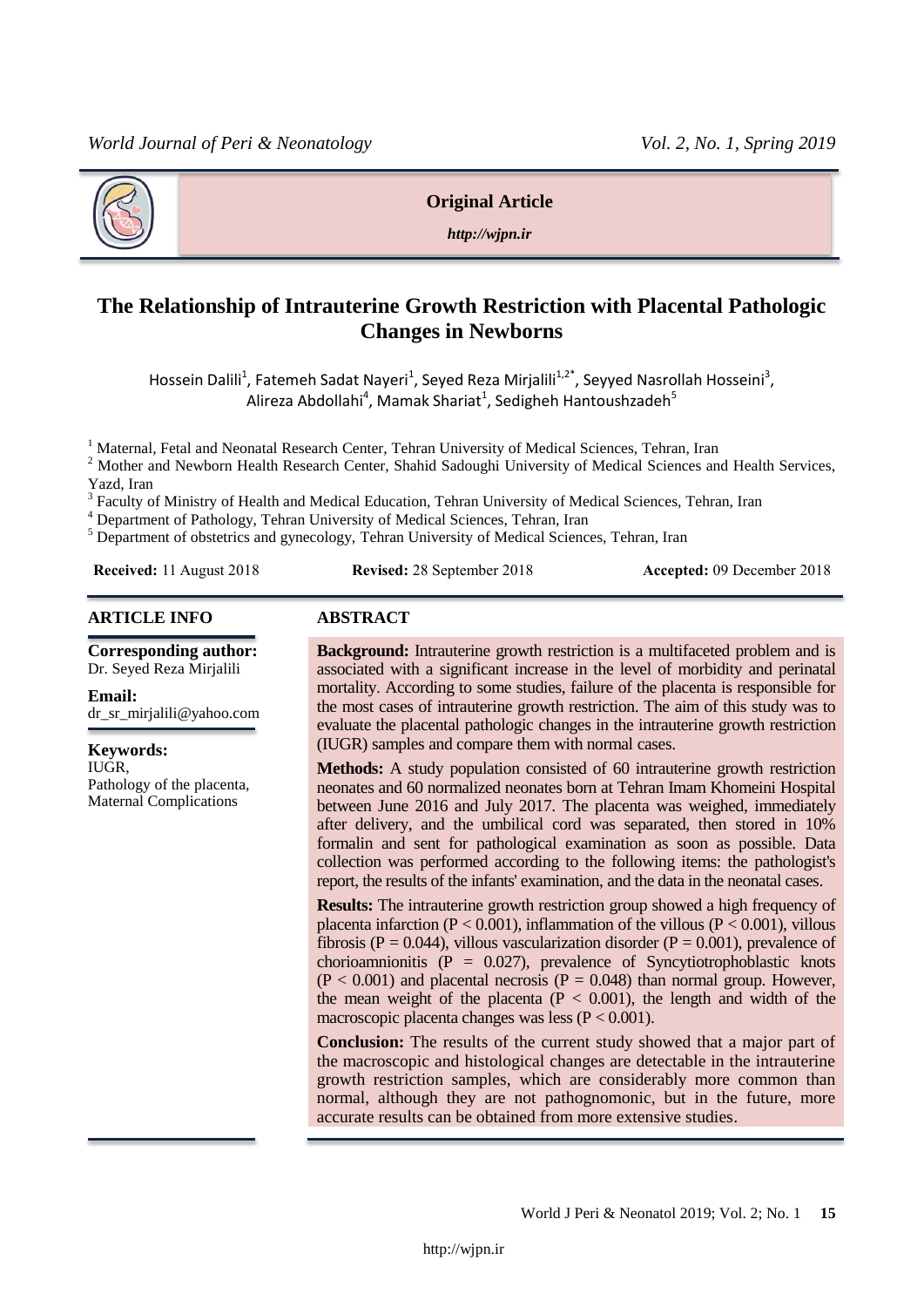# **Introduction**

he intrauterine growth restriction (IUGR) means fetal growth is less than  $\mathsf{\mathsf{L}}$  the normal growth potential of a The intrauterine growth restriction<br>
(IUGR) means fetal growth is less than<br>
the normal growth potential of a<br>
specific infant which is due to genetic or environmental factors. IUGR can be a natural response to nutrient deprivation or oxygen deprivation. <sup>1</sup> Around the world, 30 million infants suffer from the IUGR every year.<br>IUGR mainly occurs in Asia.<sup>2</sup> IUGR mainly occurs in Pathophysiologically, intrauterine growth disturbances can be related to maternal, placental, or fetal related factors. Nearly onethird of IUGRs are due to maternal factors and two-thirds of them related to placenta and infants.<sup>3</sup> Prenatal diagnosis of IUGR is based on prenatal ultrasound, biophysical profiles and assessment of the fetal acid-base status and Doppler Velocimetry. In the failure of the placenta the umbilical artery resistance increases and diastolic flow in the umbilical artery was decreases or reverses. The findings indicate that in the absent and reversed-end diastolic flow approximately 60 to 70 % of the villous placenta is damaged, and in the severe IUGR, the middle cerebral flow increased.<sup>4</sup>

Intrauterine growth restriction is a problem that is associated with a significant increase in the level of morbidity and perinatal mortality. IUGR infants are at risk for metabolic disorders, polycythemia, and intracranial hemorrhage (IVH), NEC, BPD, and ROP. Early neonatal complications included hypothermia, hypoglycemia, hypocalcemia, polysystemic, jaundice, etc. $5,6$  With regard to long-term complications, you can also cite adult problems such as diabetes, hypertension, obesity, cardiovascular disease and dyslipidemia. It also has more problems in terms of learning and education.<sup>6</sup> The placental insufficiency is responsible for most cases of IUGR, and the human placenta is the most reliable control for the infants before and after birth. Similarly, several microscopic abnormalities are commonly identified in the IUGR-related placenta, which, of course, are

not pathognomonic for the IUGR-placenta. These changes were included villous infarctions, placental abruption, a variety of abnormal villous morphology, increasing the thickening of basal membranes of trophoblast, villous fibrosis, and the decreasing in the volume of the villi of the nonspecific inflammatory lesions.<sup>7-9</sup>

In the study of Salafia et al., it has been reported that increasing in the placental changes such as infarction and villous fibrosis in IUGR groups were 55% versus 33% in the control group.<sup>10</sup> In spite of the some conducted studies, the relation between placental pathognomonic changes for IUGR or related etiologies has not been confirmed.

Considering the importance of the issue and the lack of studies and information in this regard, especially in developing countries, it was decided to perform a study at the Imam Khomeini Hospital of Tehran to evaluate the relationship between IUGR and placental pathological changes in the neonate born at Imam Khomeini Hospital in Tehran in the years of 2016-2017 and assess the status of these newborns.

# **Materials and Methods**

This cross-sectional or case-control study was performed on 60 IUGR infants and 60 normal infants born at the Imam Khomeini Hospital in Tehran for 13 months during the period of June 2016 to July 2017. In the case group, the inclusion criteria was included selecting IUGR neonates, and exclusion criteria included congenital anomalies, the presence of the fatal genetic syndrome and the history of ARTs syndrome. In the control group, IUGR neonates were not selected and the neonates of the control and experimental groups were selected consecutively. Exclusion criteria included congenital anomalies, the presence of the genetic fatal genetic disease and the history of ARTs syndrome.

Immediately after delivery, the placenta was weighed and after cutting the umbilical cord, the placenta was stored in formalin 10%. Then, the placenta samples were sent to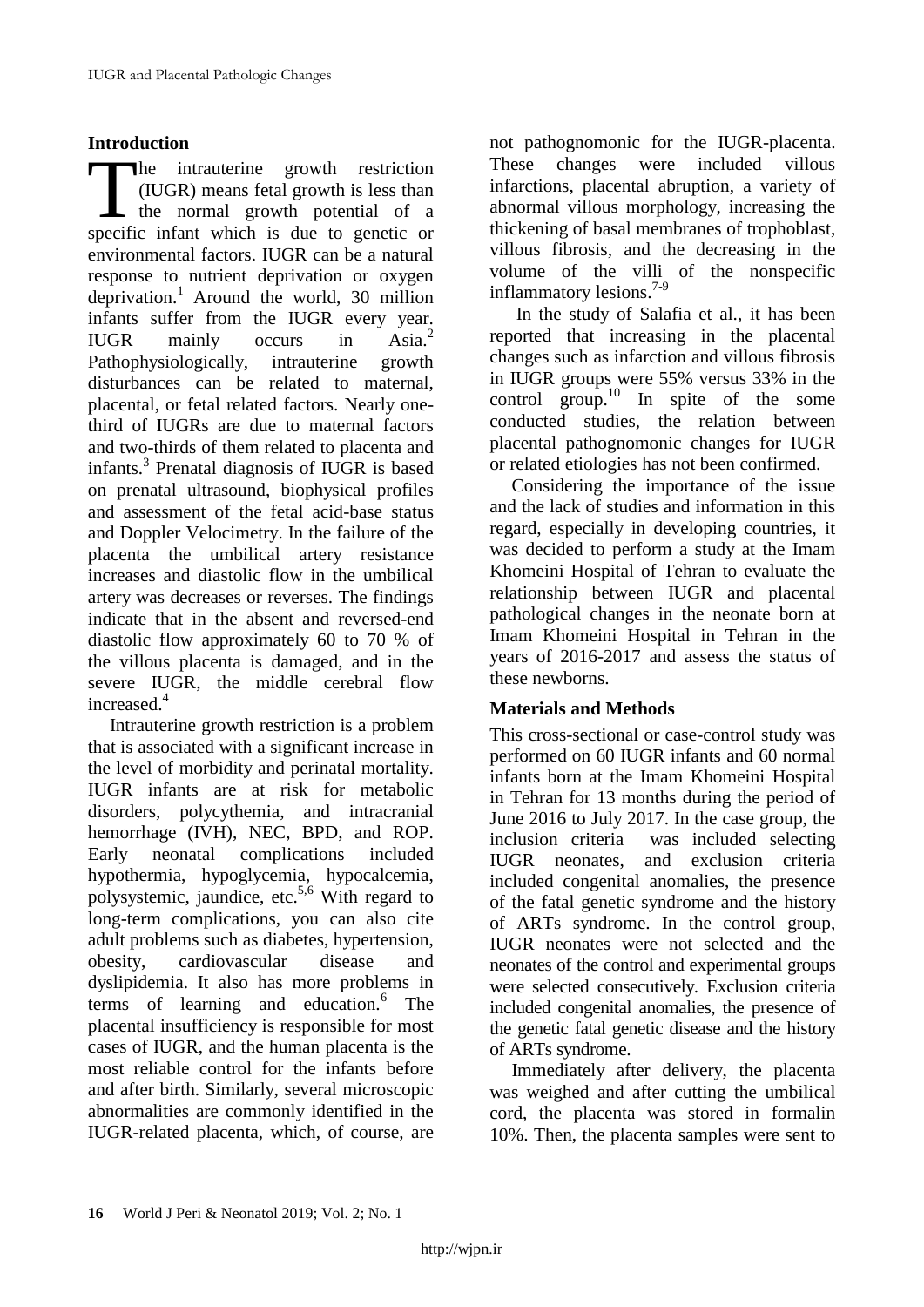the pathology lab in the shortest time. The samples were examined by a pathologist with optical microscopes and the pathologic outcome was reported. Infants who were entered the study was examined by a neonatal physician. Then, according to a researcher-made questionnaire the information was collected based on items, including the history of mother, and the cases of mother and neonate's.

The diagnosis of the IUGR was based on the results of an examination of the newborn by a neonatologist and also the report of gynecologists based on prenatal ultrasonography. Chronic maternal diseases were as following: cardiovascular disease, kidney disease, liver disease, diabetes, hypertension, hypothyroidism, autoimmune disease, and maternal infections, including UTI and vaginal infection. The pathology of the placenta was divided into abnormal and abnormal categories. The data collection tool was a researcher-made questionnaire. SPSS 23 software was used to analyze the data. To characterize the qualitative variables, the frequency and percentage were used and to describe the quantitative variables, the mean and standard deviations were administered. To compare qualitative variables Chi-square was used and for quantitative variables, t-test or Mann-Whitney was run. Logistic regression test and Mantel Haenszel test were used. The P-value was less than 0.05.

# **Results**

A total of 120 samples were included in the study, of which 60 neonates with IUGR and 60 neonates were normal. Comparison of baseline data in two groups of healthy infants and IUGR showed that the prevalence of cesarean section in the IUGR group was significantly higher (98.3% vs. 48.3%, P < 0.001). The mean of gestational age and neonatal weight in the IUGR neonates compared with the normal neonates was statistically significant  $(P < 0.001)$ . The prevalence of preeclampsia, chronic maternal diseases, the prevalence of pregnancy-related infections and vaginal infections in mothers with the IUGR was

significantly higher than that of normal-born mothers (Respondtively  $P < 0.032$ ,  $P < 0.006$ ,  $P < 0.001$ , and  $P < 0.001$ ) (Table 1).

In examining the pathological examination of the placenta, in many indices, there was a significant difference between the two groups with and without the IUGR. The results were illustrated in Table 2.

On the placental pathology, it was investigated into two categories: natural and abnormal (based on the Throne study).<sup>15</sup> In the IUGR, abnormal pathological abundance was higher and the possibility of the pathologic placenta was 1.76 times (68% versus 42%). To ensure that the gestational age was not considered as interference in the abnormal pathology, the binary logistic regression was used to measure the significant effect of gestational age and placental insufficiency in the IUGR.

The independent variable was considered as an abnormal pathology. The only factor associated with the placental abnormal pathology was the IUGR, and not the preterm, in other words abnormal placenta may increase the prevalence of IUGR for 5.5 times.

However, in comparison with the case and control groups, both the placental pathology and the gestational age were significant, but the regression test showed that the incidence of IUGR was not due to the lower GA, but due to placental insufficiency and the abnormal placental pathology.

Both in the IUGR and preeclampsia, the abnormal placental pathology was higher. The Mantel Haenszel test was run to show that if preeclampsia was interference. Then, it was found out whether or not there was a preeclampsia; the abnormal placental pathology was higher in IUGR. In preeclampsia, all placentas were abnormal, but otherwise, due to the IUGR, the abnormal placentas were significantly higher.

The logistic regression test also showed that in the presence of preeclampsia, IUGR has led to placental abnormalities (about two times), but preeclampsia has not shown such an effect.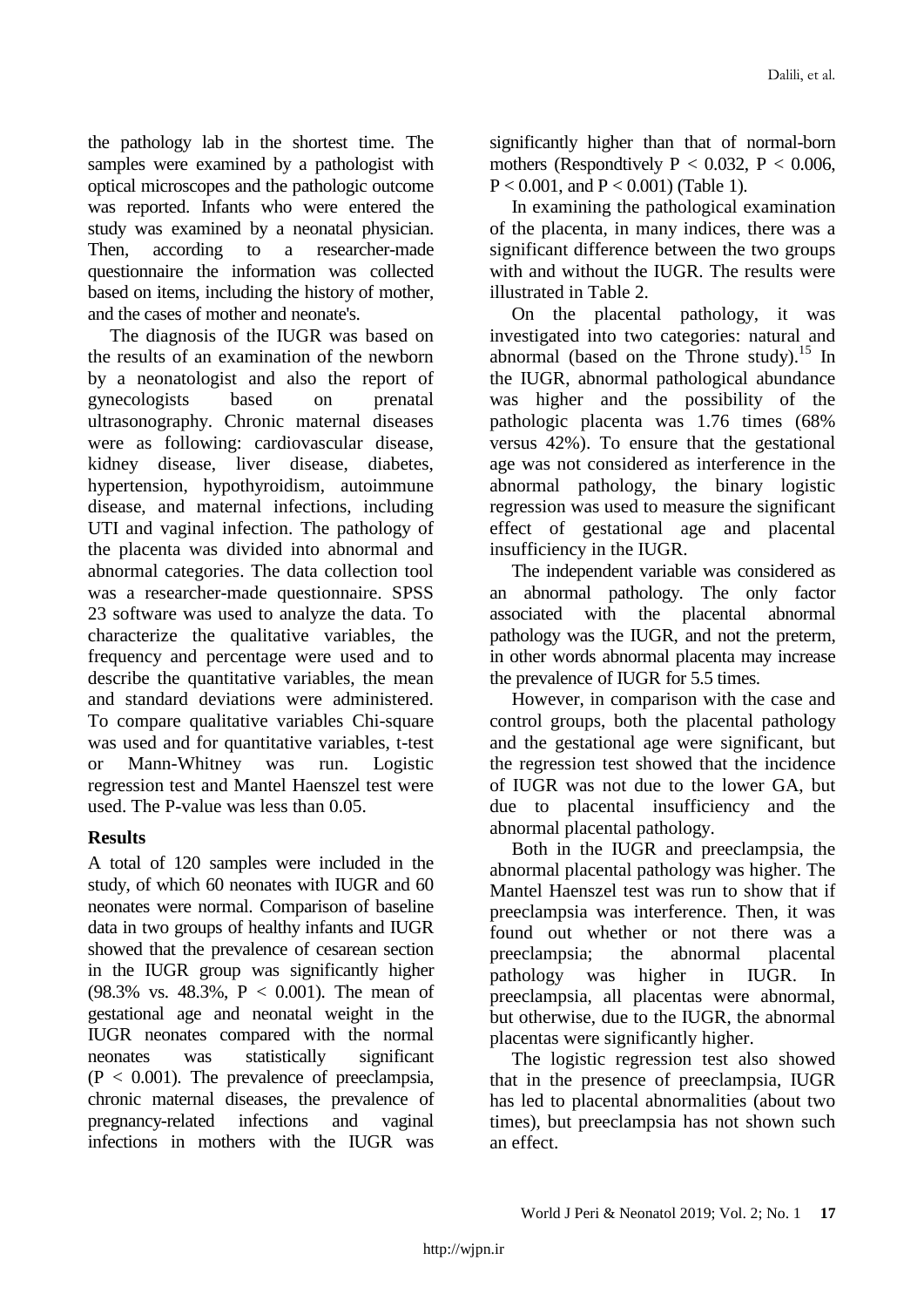| <b>Characteristics</b>                   | Normal Group $(\% )$ | <b>IUGR Group</b> $(\%)$ | ${\bf P}$    |
|------------------------------------------|----------------------|--------------------------|--------------|
| Type of delivery                         |                      |                          | ${}_{0.001}$ |
| Cesarean section                         | 29(48.3)             | 59 (98.3)                |              |
| Vaginal Delivery                         | 31(51.7)             | 1(1.7)                   |              |
| Level of Education                       |                      |                          | 0.144        |
| <b>High School</b>                       | 27(45.0)             | 13(22.0)                 |              |
| Diploma and Associate Degree             | 25(41.7)             | 27(45.8)                 |              |
| Bachelor                                 | 8(13.3)              | 16(27.1)                 |              |
| Master's and Ph.D.                       | 0(0)                 | 3(5.1)                   |              |
| Number of Gravities                      |                      |                          | 0.283        |
| One                                      | 24(40.0)             | 33 (55.0)                |              |
| Two                                      | 21(35.0)             | 18(30.0)                 |              |
| Three                                    | 11(18.3)             | 5(8.3)                   |              |
| $\leq$ 3                                 | 4(6.7)               | 4(6.7)                   |              |
| <b>Maternal Chronic Diseases</b>         | 11(18)               | 33(55)                   | ${}_{0.001}$ |
| Pregnancy-Related Infections             | 8(13.3)              | 22(36.7)                 | 0.006        |
| Vaginal infection                        | 1(1.7)               | 8(13.3)                  | 0.032        |
| Urinary tract infection during pregnancy | 7(11.7)              | 13(21.7)                 | 0.142        |
| Underlying disease                       |                      |                          |              |
| Cardiovascular disease                   | 0(0)                 | 1(1.7)                   | 0.999        |
| Kidney disease                           | 0(0)                 | 2(3.3)                   | 0.869        |
| Liver disease                            | 0(0)                 | 1(1.7)                   | 0.999        |
| <b>Diabetes</b>                          | 1(1.7)               | 1(1.7)                   | 1.000        |
| Hypertension                             | 0(0)                 | 2(3.3)                   | 0.869        |
| Hypothyroidism                           | 10(16.7)             | 7(11.7)                  | 0.556        |
| History of smoking                       | 1(1.7)               | 1(1.7)                   | 1.000        |
| Preeclampsia history                     | 0(0)                 | 13(21.7)                 | ${}_{0.001}$ |
| Sex (male)                               | 31(51.7)             | 30(50.0)                 | 0.855        |
| Mother's age (years)                     | $28.78 \pm 6.09$     | $29.83 \pm 4.54$         | 0.286        |
| Maternal BMI ( $\text{kg}/\text{m}$ 2)   | $28.32 \pm 4.71$     | $28.18 \pm 5.11$         | 0.880        |
| Gestational age (weeks)                  | $38.17 \pm 2.21$     | $32.34 \pm 3.11$         | ${}_{0.001}$ |
| Baby weight (g)                          | $3120.33 \pm 540.58$ | $1428.00 \pm 610.26$     | ${}_{0.001}$ |
| Pregnancy weight gain                    | $11 \pm 4.3$         | $10.2 \pm 5.7$           | ${}_{0.101}$ |

| Table 1. The underlying and general characteristics of the IUGR and normal infants born in |
|--------------------------------------------------------------------------------------------|
| Imam Khomeini Hospital Complex in 2016-2017                                                |

### **Discussion**

The findings of this study showed that the majority of pathologic parameters of the placentas in the IUGR samples were significantly different from those of normal ones, the main of which was the reduction of the placental weight  $(P < 0.001)$ , the reduction of the length and width of the macroscopic placenta ( $P < 0.001$ ), placental infarction ( $P < 0.001$ ), villous inflammation  $(P < 0.001)$ , villous fibrosis  $(P = 0.044)$ , villous vascularization reduction  $(P = 0.001)$ , Syncytiotrophoblastic knots (P < 0.001), placental necrosis ( $P = 0.048$ ) placenta edema  $(P = 0.003)$  and villous loss  $(P = 0.012)$ . The results of other studies have indicated that the

most common placental changes include patchy placental infarction, increasing the thickness of the trophoblastic basal membrane, villous fibrosis, terminal villous hypervascularization, decreasing in villous volume, and non-specific inflammatory lesions.<sup>7-9</sup> In the present study, it was shown that these pathogenic changes are not IUGR, and in fact, each of these pathogenic changes can be observed only in a few patients. For example, in our study, the placental infarction, the reduction of the number of villous and the villous fibrosis was considered as the most common pathological changes observed in only half of the patients, while these changes, even in normal samples, were observed in 5 to 23% of the subjects.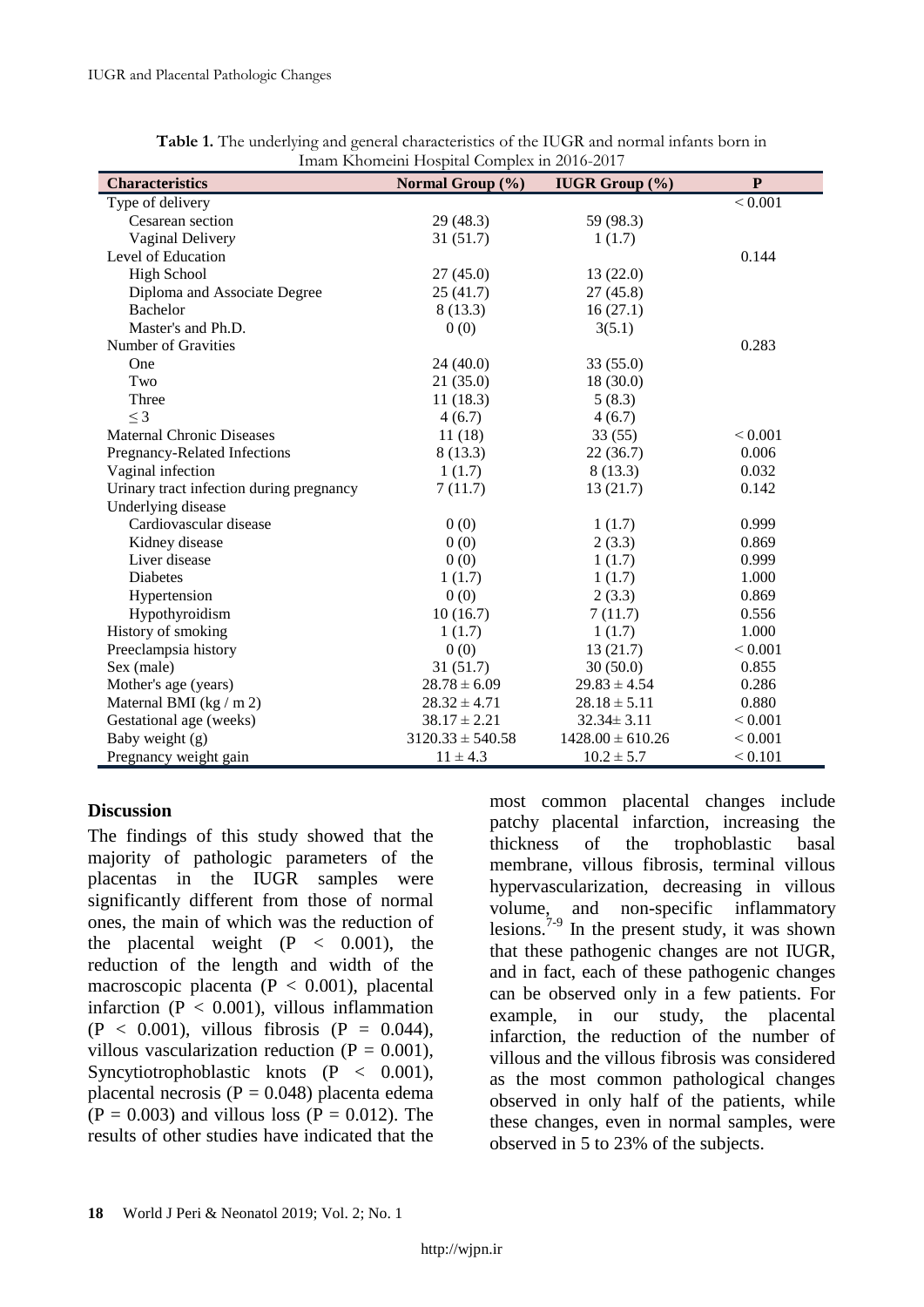| <b>Characteristics</b>                 | Normal Group $(\% )$ | <b>IUGR Group</b> $(\%)$ | P            |
|----------------------------------------|----------------------|--------------------------|--------------|
| Placental weight (g)                   | $587.02 \pm 119.15$  | $397.55 \pm 192.31$      | ${}_{0.001}$ |
| Macroscopic length of placenta         | $17.42 \pm 3.14$     | $14.07 \pm 3.31$         | ${}_{0.001}$ |
| Macroscopic width                      | $15.09 \pm 4.36$     | $11.17 \pm 2.32$         | ${}_{0.001}$ |
| Macroscopic diameter                   | $3.44 \pm 2.51$      | $4.11 \pm 3.16$          | 0.203        |
| Placental infarction                   | 5(8.3)               | 28 (46.7)                | ${}_{0.001}$ |
| Inflammation of villi                  | 13(21.7)             | 35(58.3)                 | ${}_{0.001}$ |
| Villous fibrosis                       | 23(38.3)             | 35(58.3)                 | 0.044        |
| Reduction of Cancio capillary membrane | 1(1.7)               | 4(6.7)                   | 0.364        |
| Villous vascularization disorder       | 1(1.7)               | 13(21.7)                 | ${}_{0.001}$ |
| Coriomaniacitis                        | 2(3.3)               | 9(15.0)                  | 0.027        |
| Calcification                          | 8(13.3)              | 4(6.7)                   | 0.224        |
| Syncytiotrophoblastic knots            | 3(5.0)               | 20(33.3)                 | ${}_{0.001}$ |
| Placental necrosis                     | 2(3.3)               | 8 (13.3)                 | 0.048        |
| Presence of cytotrophoblast cells      | 0(0)                 | 1(1.7)                   | 0.999        |
| Localized necrosis points              | 3(5.0)               | 10(17)                   | 0.04         |
| Presence of umbilical vein and artery  | 59 (98)              | 60 (100)                 | 0.315        |
| Placenta edema                         | 7(12)                | 21 (21)                  | 0.003        |
| Villous loss                           | 0(0)                 | 6 (10)                   | 0.012        |

**Table 2.** Placental characteristics in IUGR and normal groups in the Imam Khomeini Hospital in 2016-17

This suggests that although these changes are apparent in most of the patients with the IUGR, they may have a diagnostic value and differentiation among the patients with the IUGR and the normal ones.

However, is the importance is that similar frequencies of pathological changes reported in other studies. In the study of Stallmach et al., Macroscopic lesions such as placental necrosis were observed in 92% of cases.<sup>11</sup> In another study, Salafia and colleagues suggested that villous infarction and fibrosis in the IUGR group were 55% versus 33% of the control group,  $10$  which was consistent with the results of the study. Sato et al. also observed that infarction and embryonic vascular thrombosis were more prevalent in the IUGR than normal ones.<sup>12</sup> The results of Zhonghua and colleagues showed that the low birth weight of the IUGR neonates compared to the normal ones was due to the decrease in the level of placental villous and capillary level of the embryo. $13$  In the study done by Aherne, in the placental premature, the decrease in size and volume of the placenta was quite evident. In addition, decreasing the placenta parenchyma, the decrease in average villi surface, especially the capillary surface, was quite evident in IUGR cases, which was consistent with the current study. $^{14}$ 

According to the Thorne study, there were two categories of placentas if there were some abnormal parameters in placentas then they were considered as an abnormal one. In the present study, it was used the same category and then the comparison was done between the two groups. Comparing the groups together, in the IUGR, the frequency of abnormal pathology is significantly more  $(41-68\%$  versus  $42\%$  -25) (P = 0.003 and IUGR 1.76, respectively) ( $P < 0.001$ ).

# **Conclusion**

In a general conclusion, it can be said that, firstly, a large part of the macroscopic and histologic pathological changes are detectable in the IUGR sample, which is significantly more common than normal, although not pathognomonic, and the same is true in the similar studies. In the vast majority of studies, there was no control group and, given the high cost, these limitations were created and descriptive studies were conducted. In our study, the advantage was having a control group that has produced a higher level of evidence. Our study limitation was lower GA. In the future, with the wider studies, we would eliminate this limitation, and certainly better results in studies can be achieved by eliminating this disruptive effect.